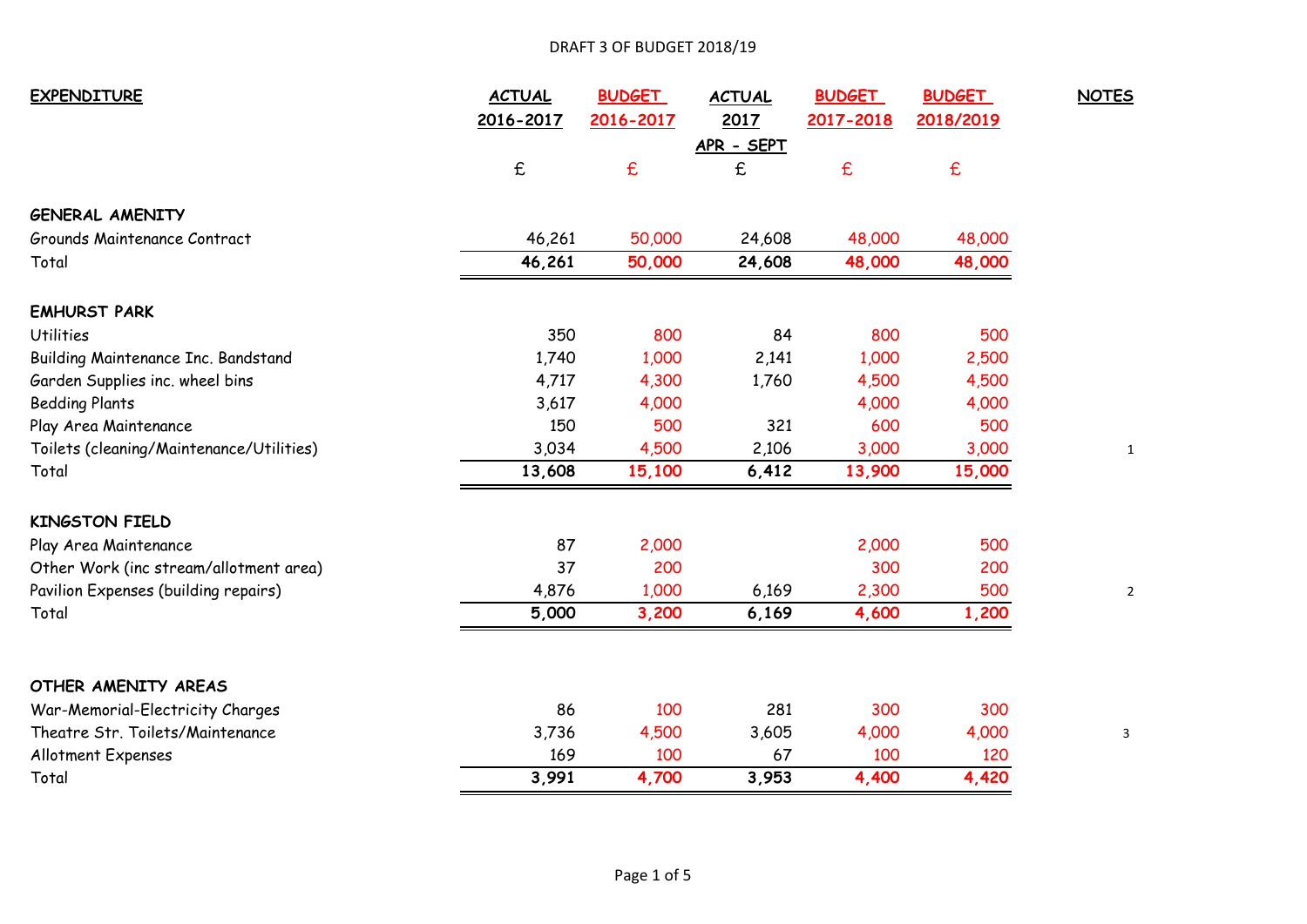## **WHISSTOCKS SITE**

| Annual Maintenance of Floodgate & Repairs  | 1,938 |
|--------------------------------------------|-------|
| Pest Control                               | 500   |
| Annual Maintenance of Drainage/Sluice Gate | 2,000 |
| Cleaning of Public Open Space & Repairs    | 1,800 |
| Lease from Crown Estates                   | 2,375 |
| Utilities for use of POS                   | 300   |
|                                            | 8,913 |

| SHIRE HALL                                   |         |        |        |         |         |
|----------------------------------------------|---------|--------|--------|---------|---------|
| Rates                                        | 765     | 800    | 316    | 850     | 800     |
| <b>Utilities</b>                             | 3,091   | 4,200  | 78     | 3,500   | 3,500   |
| Repairs/Maintenance (day to day)             | 6,243   | 3,500  | 4,851  | 3,500   | 5,000   |
| Repairs/Maintenance (day to day) UPPER FLOOR | 252     | 0      | 3,960  | 0       | 1,000   |
| Telephone, including Internet lines/Mobiles  | 1,648   | 1,500  | 1,600  | 3,000   | 3,000   |
| Cleaning                                     | 2,077   | 1,000  | 957    | 1,700   | 2,000   |
| Xmas trees - putting up/taking down          | 1,260   | 500    |        | 1,300   | 1,300   |
| Total                                        | 15,336  | 11,500 | 11,762 | 13,850  | 16,600  |
| <b>ORGANISATION</b>                          |         |        |        |         |         |
| Salaries (+ On-costs)                        | 117,048 | 83,331 | 63,548 | 125,843 | 127,102 |
| Mayors Expenses                              | 1,415   | 1,500  | 500    | 1,500   | 1,500   |
| Mayors Receptions/Civic Tea                  | 2,106   | 2,000  | 70     | 2,000   | 2,000   |
| Deputy Mayors Expenses                       | 20      | 100    |        | 100     | 50      |
| Hospitality (other at SH)                    | 264     | 300    | 15     | 300     | 150     |
| Stationery & Printing                        | 1,528   | 1,000  | 961    | 1,400   | 1,400   |

Computer Maintenance Contract 2,903 3,000 1,375 3,500 3,500

Photocopier Costs **1,185** 1,300 947 1,300 1,300 Mayors printing, photocopying & postage costs 125 125 380 200 200 150 Postage (General) 230 300 28 300 250

Training (Staff) 1,322 800 1,037 1,250 1,800 8 Training (Councillors) + Expenses 200 1,000 1,000 1,000 1,000 1,000 1,500 1,000 1,500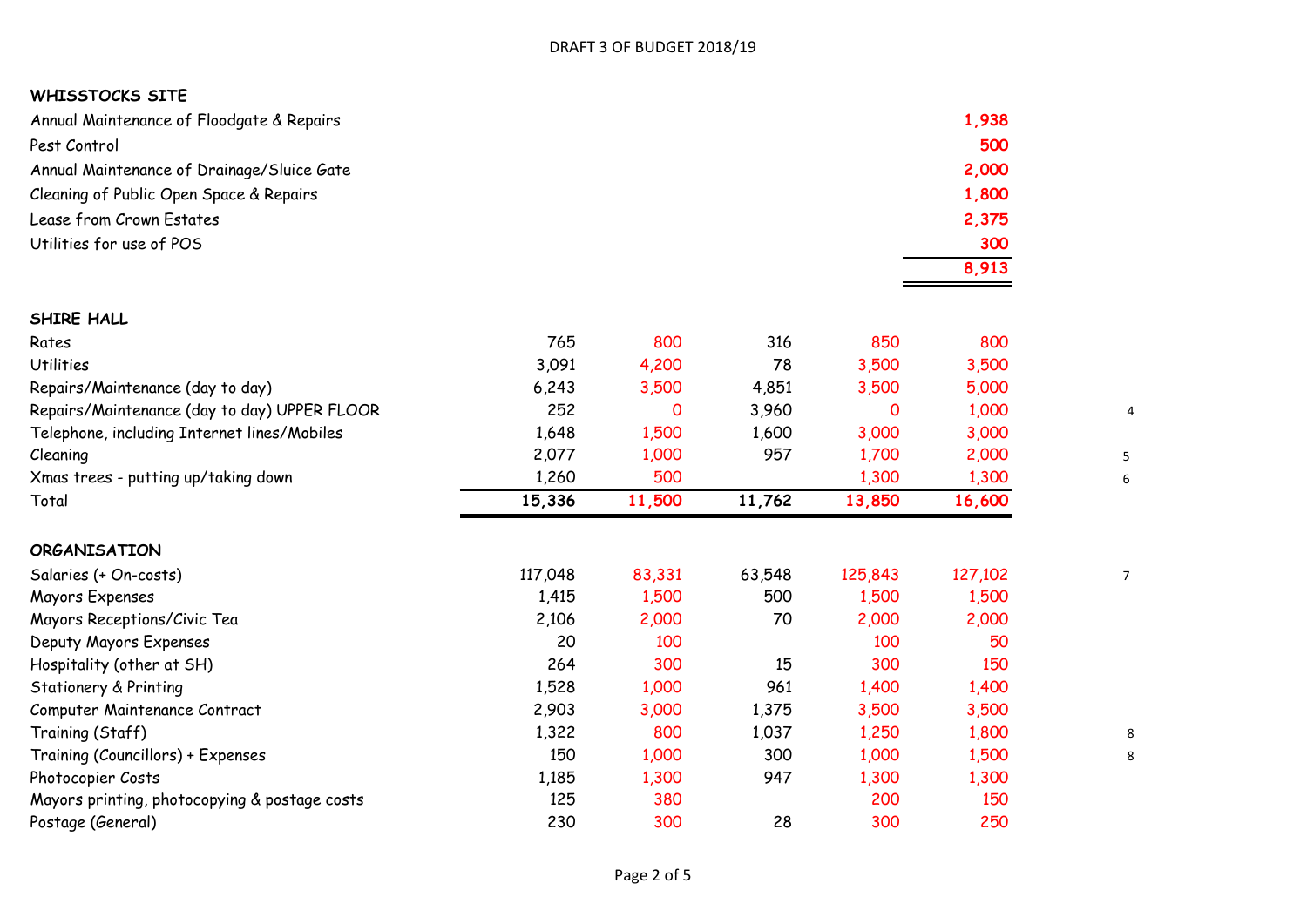| Wedding Expenses (Caretaker/Adverts)              | 886     | 1,000               | 510      | 1,000       | 1,000   |    |
|---------------------------------------------------|---------|---------------------|----------|-------------|---------|----|
| Legionella Inspections                            | 3,448   | 2,500               | 2,423    | 3,500       | 4,000   |    |
| Handyman Contract                                 | 6,736   | 6,000               | 556      | 6,000       | 6,000   |    |
| Bi-Annual Wedding Licence/Stat. Notice            | 1,950   | 2,000               |          | 1,000       | 1,000   |    |
| Army Parade Expenses                              | 82      | O                   |          | 400         | 400     | 10 |
| Petty Cash                                        | 458     | 1,000               | 157      | 1,000       | 800     |    |
| Total                                             | 141,856 | 107,511             | 72,427   | 151,593     | 153,902 |    |
| <b>COMMITTEE EXPENDITURE</b>                      |         |                     |          |             |         |    |
| Amenities                                         |         |                     |          |             | 5,000   | 11 |
| Planning                                          |         |                     |          |             | 3,000   |    |
| Highways                                          |         |                     |          |             | 1,000   |    |
| Total                                             |         |                     |          |             | 9,000   |    |
| PARTNERSHIP AND COMMUNITY WELLBEING               |         |                     |          |             |         |    |
| Grants Scheme                                     | 8,923   | 12,000              | 11,673   | 12,000      | 10,000  | 12 |
| Regatta Insurance                                 | 470     | 500                 | 470      | 500         | 500     |    |
| Tide Mill Grant                                   | 6,040   | 6,000               | 6,741    | 6,000       | 6,000   |    |
| Play Area Inspections                             | 1,570   | 1,600               | 910      | 2,300       | 2,000   |    |
| Remembrance Day Expenditure                       | 431     | 300                 |          | 500         | 500     |    |
| Int & Cap Repay on £300,000 PWLB Loan over 30 yrs |         |                     |          |             | 11,600  |    |
| Woodbridge Business on Show                       | 0       | $\mathsf{O}\xspace$ |          | $\mathbf 0$ | 3,000   |    |
| Jubilee Clock Expenditure                         | 375     | $\mathbf 0$         | 544      | O           | 550     |    |
| <b>CCTV Maintenance</b>                           | 273     | 650                 | $\Omega$ | 300         | 300     |    |
| Total                                             | 18,082  | 21,050              | 20,338   | 21,600      | 34,450  |    |
| <b>FEES &amp; CHARGES</b>                         |         |                     |          |             |         |    |
| <b>Bank Charges</b>                               | 777     | 500                 | 252      | 650         | 650     |    |
| <b>Insurance Costs</b>                            | 8,142   | 6,500               | 70       | 14,500      | 17,000  | 13 |
| Audit & Accountancy Charges                       | 1,230   | 1,500               | 843      | 1,500       | 1,500   |    |
| Other Subs (inc. SALC)                            | 3,039   | 2,500               | 1,573    | 2,500       | 3,000   |    |
| <b>Internal Auditor Charges</b>                   | 466     | 400                 | 122      | 1,200       | 1,200   |    |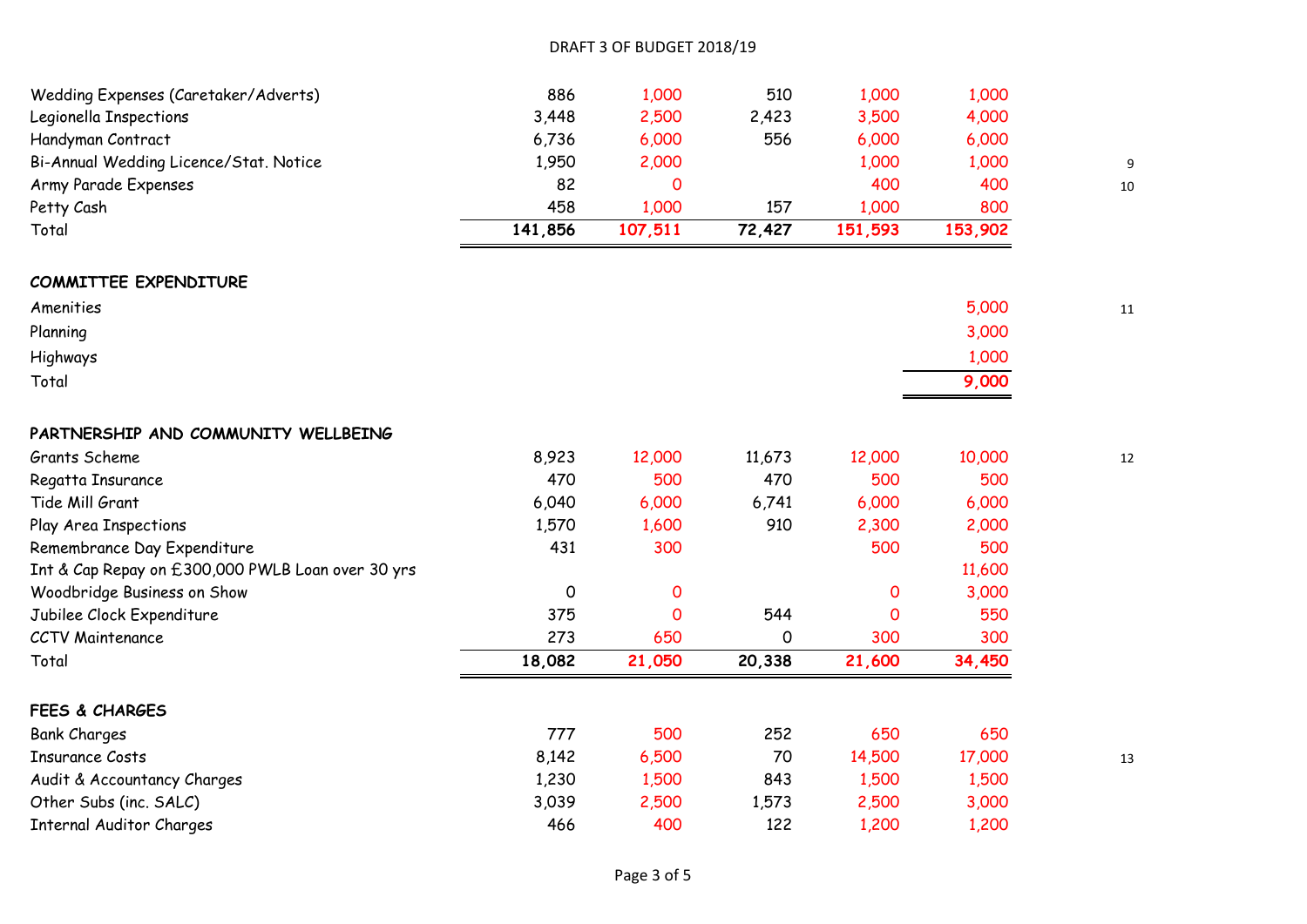## DRAFT 3 OF BUDGET 2018/19

| Legal Fees                                            | 6,079   | 5,000   | 29      | 7,500   | 5,000   |  |
|-------------------------------------------------------|---------|---------|---------|---------|---------|--|
| Total                                                 | 19,733  | 16,400  | 2,889   | 27,850  | 28,350  |  |
| <b>Total Expenditure</b>                              | 263,867 | 229,461 | 148,558 | 285,793 | 319,835 |  |
| <b>INCOME</b>                                         |         |         |         |         |         |  |
| Hire of Kingston Field & other Income (inc Bootcamps) | 60      | 1,500   | 435     | 1,000   | 200     |  |
| Hire of Elmhurst Park                                 | 175     | 600     | 1,221   | 450     | 1,500   |  |
| Market Rents (from Stallholders)                      | 6,568   | 8,000   | 1,710   | 8,000   | 5,000   |  |
| Hire of Shire Hall (Grd. Floor) & Market Square       | 3,874   | 3,000   | 2,669   | 2,500   | 2,500   |  |
| Hire of Whisstocks Waterfront POS                     |         |         |         |         | 5,000   |  |
| Income from "Estate Cost" re Whisstocks               |         |         |         |         | 3,000   |  |
| <b>Income from Moorings</b>                           |         |         |         |         | 300     |  |
| <b>Wedding Rental Income</b>                          | 11,005  | 8,000   | 9,838   | 10,000  | 10,000  |  |
| Property Rents - Art Club                             | 2,016   | 1,200   | 3,380   | 1,500   | 1,500   |  |
| Property (& other) Rents (H&S) - Kingston Pavilion    | 8,515   | 6,500   | 9,239   | 6,800   | 6,800   |  |
| Property Rent - 1st floor Shire Hall                  | 3,750   | 5,000   | 7,963   | 5,000   | 5,000   |  |
| <b>Community Hall Sinkfund</b>                        | 1,500   | 1,500   |         | 1,500   | 1,500   |  |
| <b>Allotment Rents</b>                                | 501     | 500     |         | 500     | 500     |  |
| <b>Interest from Bank Accounts</b>                    | 4,148   | 1,500   | 11      | 3,500   | 4,000   |  |
| Income from Ice Cream Seller                          | 214     | 250     | 214     | 214     | 214     |  |
| Lease on EP Kitchen Garden (Inc. Water Charges)       | 100     | 100     |         | 100     | 100     |  |
| Tennis Court Income                                   | 2,050   | 2,175   | 2,175   | 2,175   | 2,175   |  |
| Theatre Street Wayleave (for the Galley Restaurant)   | 204     | 200     | 210     | 204     | 210     |  |
| Lease for area adjacent to EP workplace/equip. store  |         |         |         |         | 500     |  |
| Total                                                 | 44,680  | 40,025  | 39,065  | 43,443  | 49,999  |  |
|                                                       |         |         |         |         |         |  |
| TOTAL Exp.-Inc.                                       | 219,187 | 189,436 | 109,493 | 242,350 | 269,836 |  |

**NEW PROJECTS**